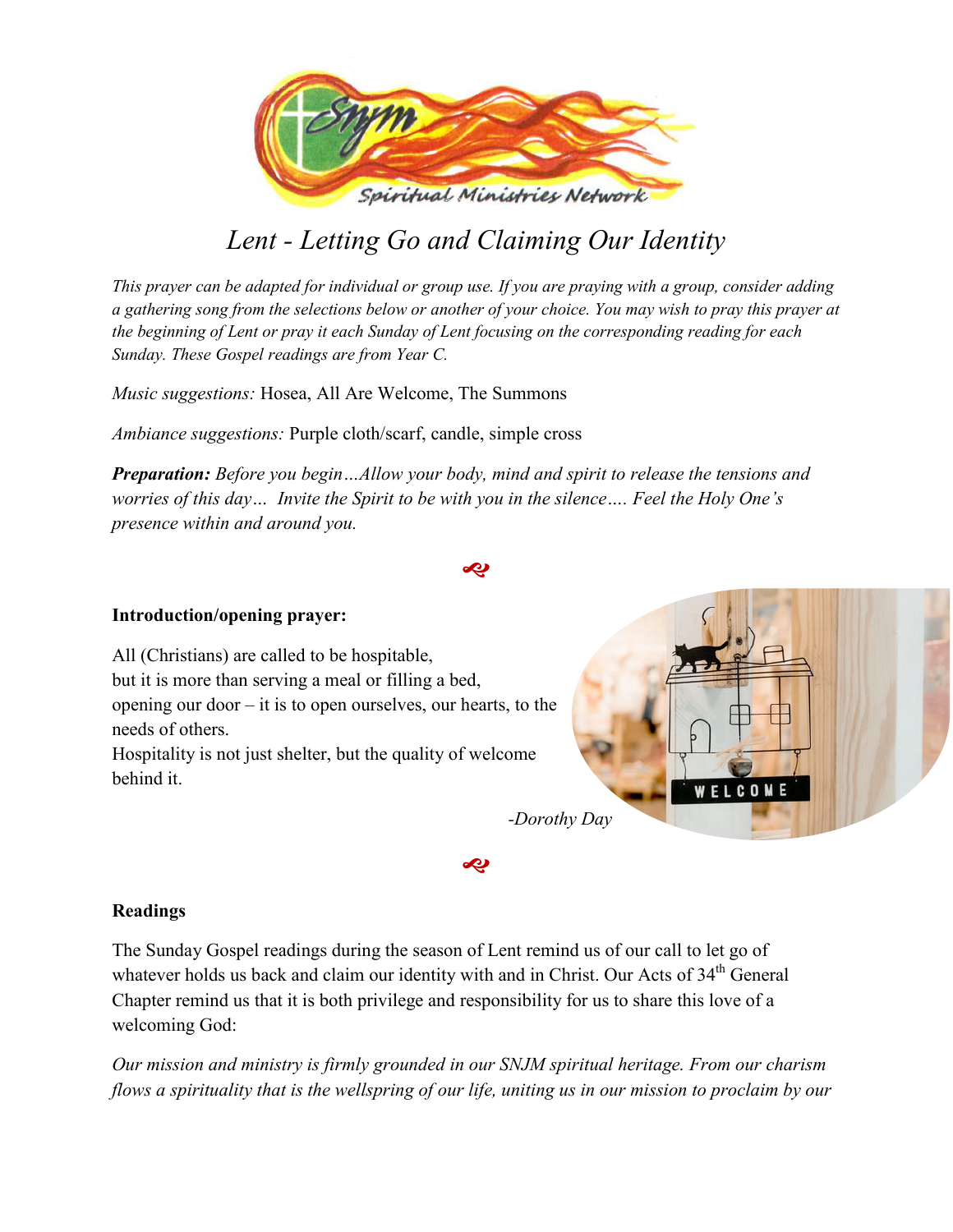*lives the primacy of the love of a welcoming God. We draw inspiration from the spirituality of welcome permeating the lives of Jesus, Mary and Marie-Rose. Daily we too strive to live a spirituality of welcome. We are at a kairos moment in our spirituality and identity. (p.12)* 

As we pray an excerpt of each Sunday Gospel of Lent, we ask ourselves: *how will letting go free us to open wide our doors to see the face of our welcoming God?* 

Then Jesus was led up by the Spirit into the wilderness to be tempted by the devil. The tempter came and said to him, 'If you are the Son of God, command these stones to become loaves of bread.' But he answered, 'It is written, "One does not live by bread alone." (Luke 4:3-4)

# *Pause*

Jesus took with him Peter and James and John and went up the mountain to pray. And while he was praying, the appearance of his face changed, and his clothes became dazzling white...then from the cloud came a voice that said, "This is my Son, my Chosen, listen to him!" (Luke 9: 28-29, 35)

## *Pause*

Jesus came to a Samaritan city called Sychar, and Jesus, tired out by his journey, was sitting by the well. A Samaritan woman came to draw water, and Jesus said to her, "Give me a drink." The Samaritan woman said to him, "How is it that you, a Jew, ask a drink of me, a woman of Samaria?" Jesus answered her, "If you knew the gift of God, and who it is that is saying to you, 'Give me a drink,' you would have asked him, and he would have given you living water." …Then the woman left her water-jar and went back to the city. She said



to the people, "Come and see a man who told me everything I have ever done! He cannot be the Messiah, can he?" They left the city and were on their way to him. (John 4:5-10,28-30)

## *Pause*

As he walked along, he saw a man blind from birth… he spat on the ground and made mud with the saliva and spread the mud on the man's eyes, saying to him, "Go, wash in the pool of Siloam" (which means Sent). Then he went and washed and came back able to see…Jesus heard that they had driven him out, and when he found him, he said, "Do you believe in the Son of Man?" He answered, "And who is he, sir? Tell me, so that I may believe in him."